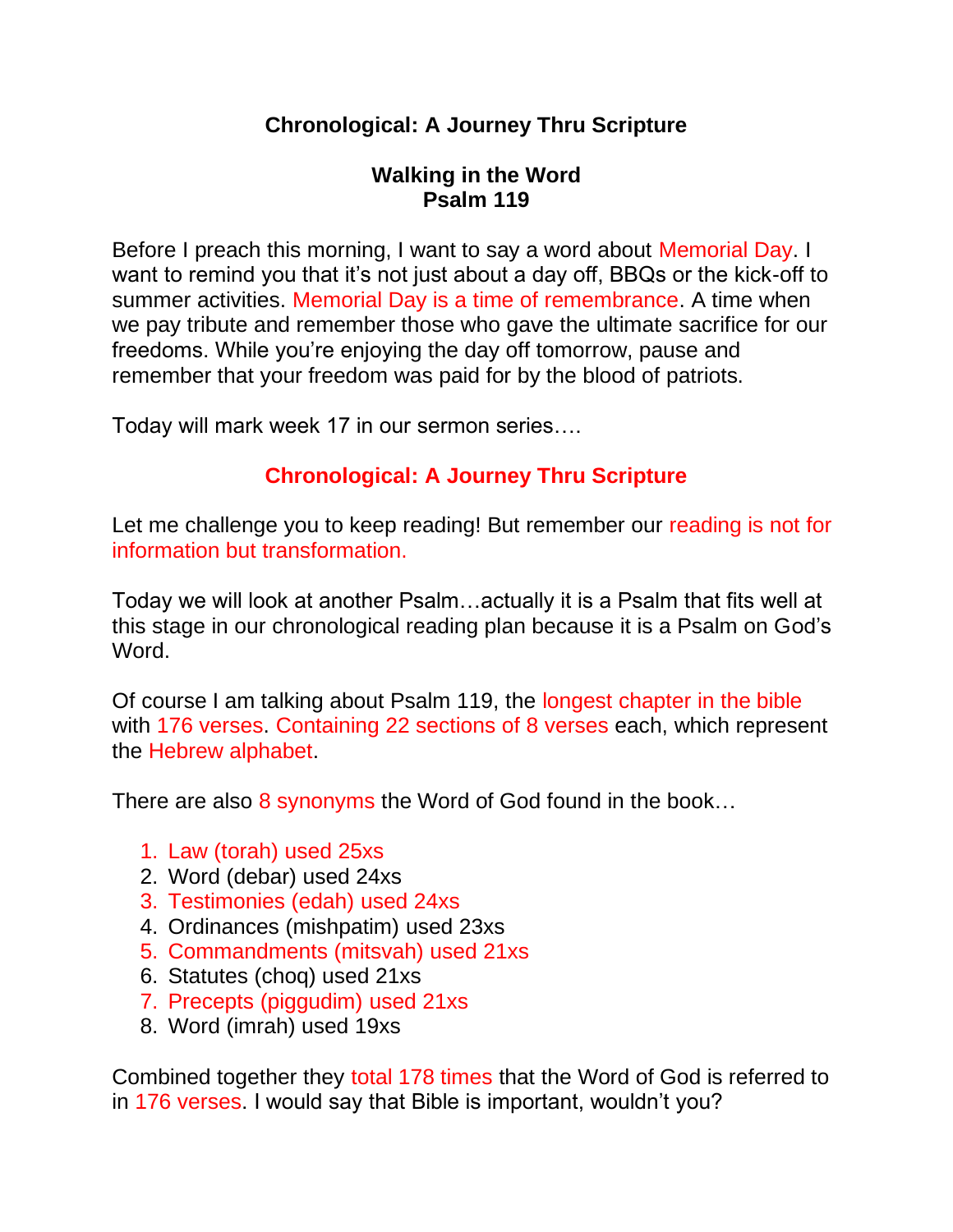Let's look at the key verses...

*Psalm 119:1–2 (NKJV) — 1 Blessed are the undefiled in the way, Who walk in the law of the Lord! 2 Blessed are those who keep His testimonies, Who seek Him with the whole heart!*

Here is the secret to satisfaction and joy in the believer's life…living a life of obedience to the Word of God and seeking after God diligently. When you read the Psalm, you learn how to do both.

**How are you doing? Are you walking in the Word?**

Ok, are you ready to dive in?

# **1. The Authority of the Word**

*Psalm 119:160 (NKJV) — 160 The entirety of Your word is truth, And every one of Your righteous judgments endures forever.*

When you consider all 8 synonyms found in the Psalm; law, word, testimonies, ordinances, commandments, statutes, precepts, word…they all point to the fact that the Word is authoritative.

#### **One commentator says…**

*"The sum effect of these terms is that the Scriptures speak with God's authority. They are not Reader's Digest type of hints on how to live or suggestions for success. What the Bible says, God's says. Obedience is not optional for us as believers."<sup>1</sup>*

There is a famine of the Word in many churches today. Too many pastors are using the Bible to teach people pop psychology. Others are taking the verses of the Bible and using them out of context, making the fit their brand of theology. There are others who use the Bible for their own personal gain. And there are others who are avoiding the hard topics of the bible, claiming to be more relevant to our culture.

# **Folks you can't twist, change, adapt or circumvent God's Word.**

<sup>&</sup>lt;sup>1</sup> Cole, Steven J., Psalm 119: The Priority of God's Word, www.bible.org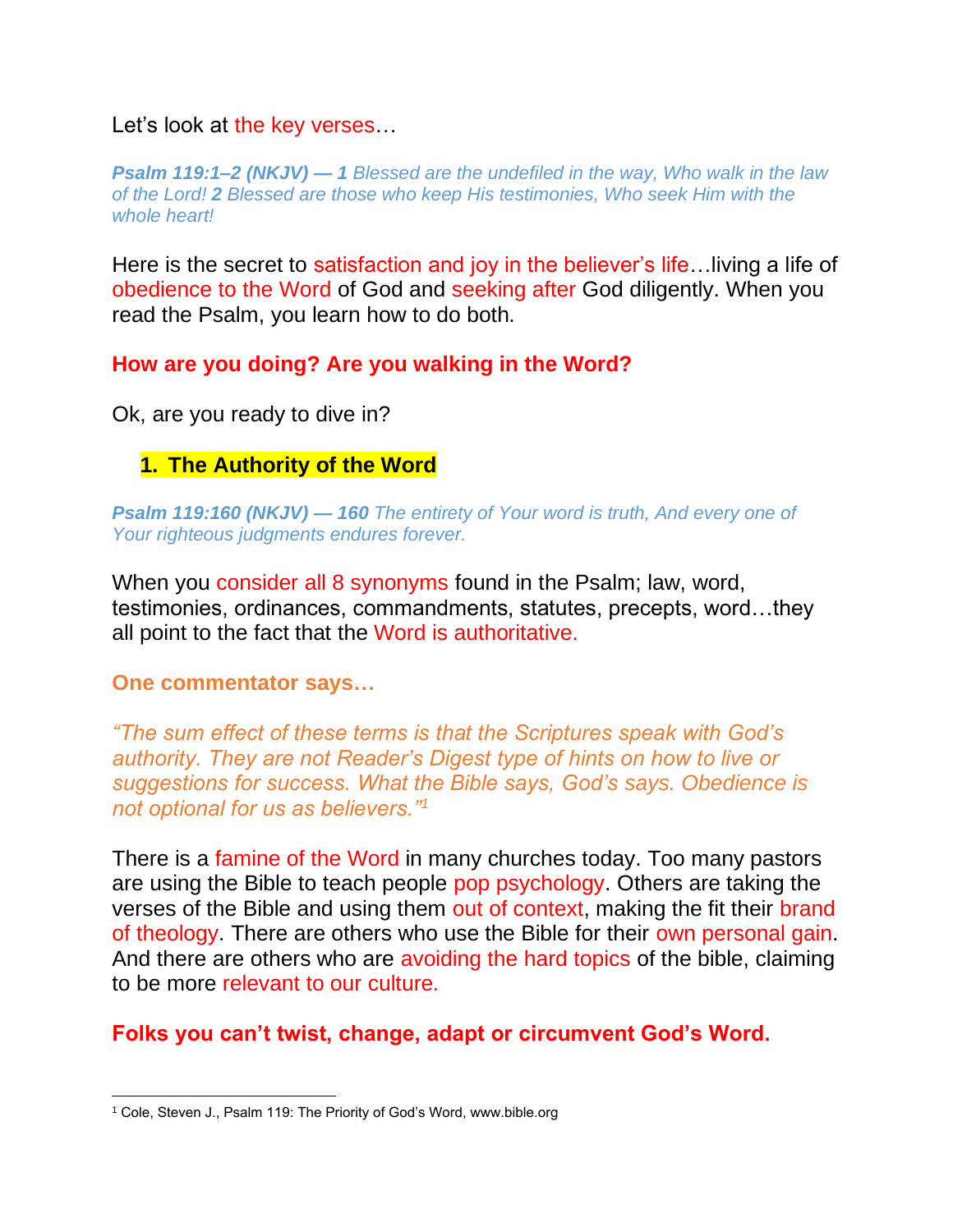The bible speaks with Authority!

# **2. The Sufficiency of the Word**

*Psalm 119:24 (NKJV) — 24 Your testimonies also are my delight And my counselors.*

If the bible is authoritative, it naturally follows that it is also sufficient.

*John MacArthur on the sufficiency of Scripture wrote…*

*God's Word is sufficient to meet every need of the human soul as David verifies frequently in his psalms. Psalm 19:7-14 is the most comprehensive statement regarding the sufficiency of Scripture. It is an inspired statement about Scripture as a qualified guide for every situation. Scripture is comprehensive, containing everything necessary for one's spiritual life. Scripture is surer than a human experience that one may look to in proving God's power and presence. Scripture contains divine principles that are the best guide for character and conduct. Scripture is lucid rather than mystifying so that it enlightens the eyes. Scripture is void of any flaws and therefore lasts forever. Scripture is true regarding all things that matter, making it capable of producing comprehensive righteousness. Because it meets every need in life, Scripture is infinitely more precious than anything this world has to offer.<sup>2</sup>*

Here is what we learn from Psalm 119 about sufficiency…

## $\Rightarrow$  Revives the Soul

*Psalm 119:25 (NKJV) — 25 My soul clings to the dust; Revive me according to Your word.*

# $\Rightarrow$  Comforts Us in Trials

*Psalm 119:50 (NKJV) — 50 This is my comfort in my affliction, For Your word has given me life.*

<sup>2</sup> MacArthur, John F., The Sufficiency of Scripture, TMSJ 15/2 (Fall 2004) 165-174, www.tms.edu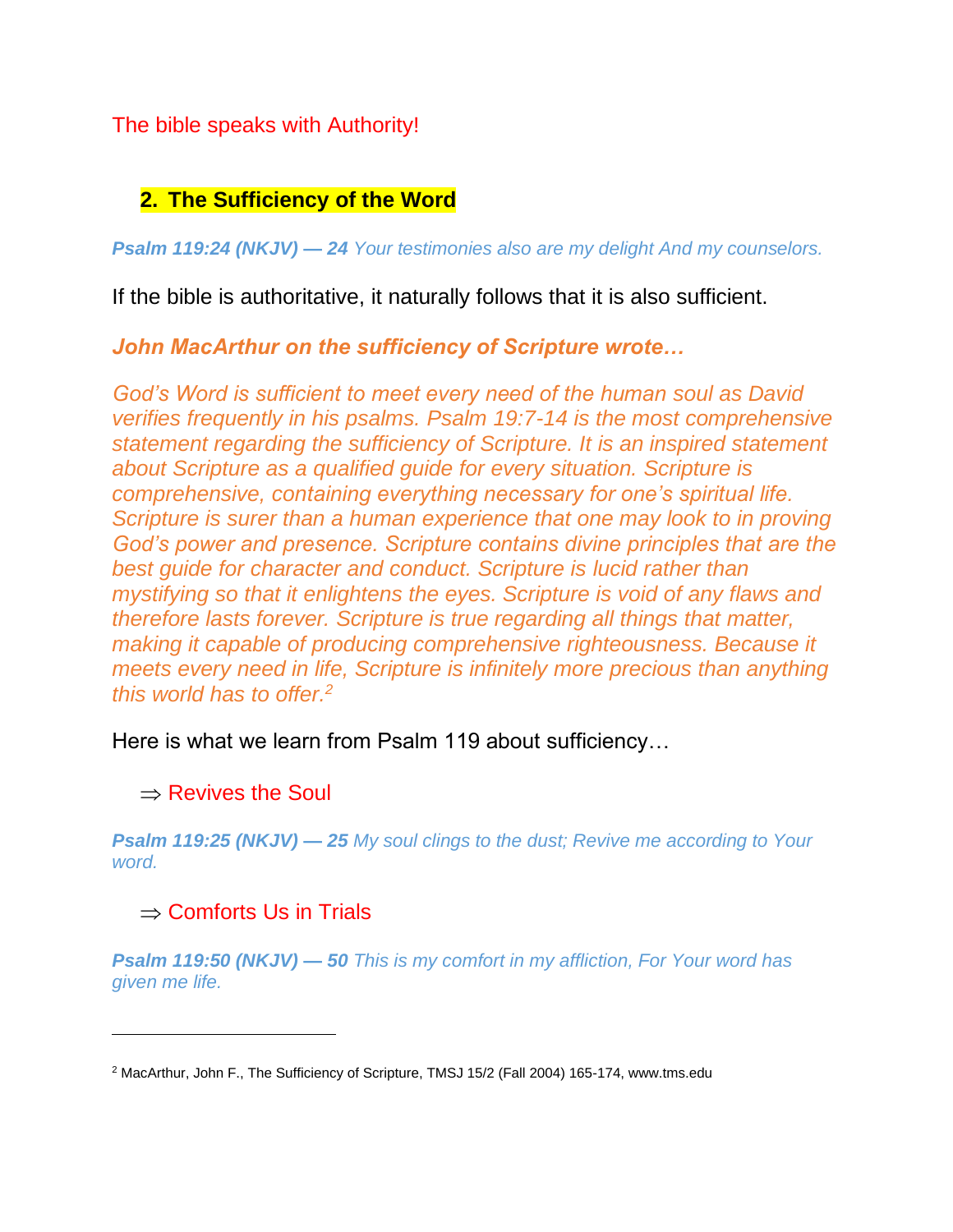### $\Rightarrow$  Gives Direction for Life

**Psalm 119:104–105 (NKJV) — 104** Through Your precepts I get understanding; Therefore I hate every false way. **105** Your word is a lamp to my feet And a light to my path.

### $\Rightarrow$  Keeps Us Pure

*Psalm 119:9 (NKJV) — 9 How can a young man cleanse his way? By taking heed according to Your word.*

#### $\Rightarrow$  Brings Joy

*Psalm 119:14 (NKJV) — 14 I have rejoiced in the way of Your testimonies, As much as in all riches.*

#### $\Rightarrow$  Provides Hope

*Psalm 119:81 (NKJV) — 81 My soul faints for Your salvation, But I hope in Your word.*

#### $\Rightarrow$  Imparts Wisdom

*Psalm 119:98 (NKJV) — 98 You, through Your commandments, make me wiser than my enemies; For they are ever with me.*

#### **3. The Application of the Word**

#### $\Rightarrow$  Learn the Word

*Psalm 119:33–34 (NKJV) — 33 Teach me, O Lord, the way of Your statutes, And I shall keep it to the end. 34 Give me understanding, and I shall keep Your law; Indeed, I shall observe it with my whole heart.*

#### $\Rightarrow$  Meditate on the Word

*Psalm 119:15–18 (NKJV) — 15 I will meditate on Your precepts, And contemplate Your ways. 16 I will delight myself in Your statutes; I will not forget Your word. 17 Deal bountifully with Your servant, That I may live and keep Your word. 18 Open my eyes, that I may see Wondrous things from Your law.*